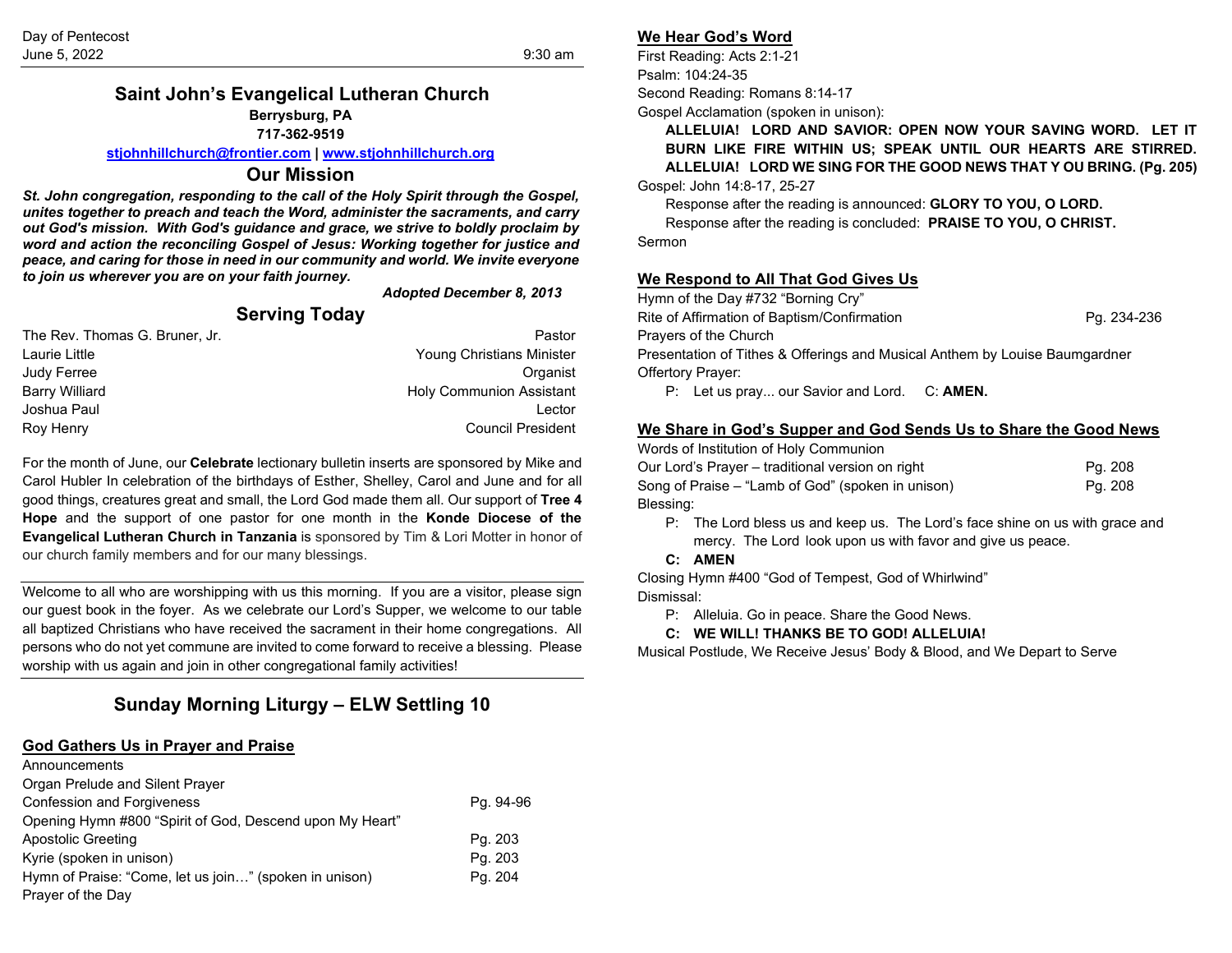#### **Today, Sunday, June 5**

- 8:45am Adult Bible Study (*Now In-Person*)
- 9:30am SONDay Celebration (In-Person) With the coming of summer, more open windows, and frequent outdoor activities, masking and safe distancing are no longer required for anyone for this in-person gathering with Miss Laurie, but they remain an option for everyone.
- 9:30am Worship, Including Holy Communion and Rite of Confirmation (In-Person and On Zoom) – In keeping with current guidance from the Centers for Disease Control and Prevention for Dauphin County, masks are not required for anyone gathering upstairs for worship, but they remain an option for everyone.

**THIS MORNING**, we have the honor of celebrating with **Allysa Rabenold** and **Sarah Riland** and their families as they make affirmation of their baptisms and are confirmed!

*For Strawberry Festival donations again this year, we are simply requesting monetary donations for all items. This is because the different committees who are responsible for the preparation of various food items for June 8 can make much more cost-effective purchases by buying supplies in bulk, often at wholesale outlets, allowing us all to be the best possible stewards of everyone's time and hard-earned money. Therefore, please see the sign-up sheet posted on the foyer bulletin board, where the approximate prices of different items are listed, and consider taking the amount of money that you might have used in the past to go shopping for Festival items, placing it in a plain envelope showing your name and offering envelope number – checks payable to "St. John Bicentennial Fund" please – and dropping it in the offering plate or passing it along to Lynn Henninger or Jeff Lehman or Pastor Tom.*

#### **Monday, June 6**

#### *Pastor Tom's Weekly Day Off – Instead of June 4*

| 8am | Food Preparation for Annual Strawberry Festival |
|-----|-------------------------------------------------|
| 6pm | Strawberry Cleaning and Preparation             |

#### **Tuesday, June 7**

8-9:30am Pastor Tom's Office Hours 8am Preparation of Strawberry Pies 6pm Preparation and Set-Up of Pavilion

**For All Congregational Family Members Planning on Purchasing Whole Strawberry** 

**Pies:** If at all possible, please plan to pick up and pay for your pie(s) on Tuesday evening at the pavilion kitchen. The cost will again be \$10.50 per pie and exact change would be very helpful. (The hope is that this will help to make sure that everyone from the congregational family gets the pies they want and also help to avoid the confusion that has resulted in the past with "congregational" pies being reserved and put aside in the cooler during the chaos of Festival Day – please help!)

## **Wednesday, June 8**

8am Final Preparation for Annual Strawberry Festival 12pm Opening to the Public!!

## **Thursday, June 9**

# *Day of Prayer for Peace with Justice, Beginning in the Middle East*

8am-12pm Pastor Tom's Office Hours

## **Friday, June 10**

8-9:30am Pastor Tom's Office Hours

## **Saturday, June 11**

Pastor Tom's Weekly Day Off

# **Next Sunday, June 12**

Festival of The Holy Trinity

- 8:45am Adult Bible Study (*Now In-Person*) In keeping with current guidance from the Centers for Disease Control and Prevention for Dauphin County, masks are not required for anyone gathering upstairs in person, but they remain an option for everyone.
- 9:30am SONDay Celebration (In-Person) With the coming of summer, more open windows, and frequent outdoor activities, masking and safe distancing are no longer required for anyone for this in-person gathering with Miss Laurie, but they remain an option for everyone.
- 9:30am Worship, Including Holy Communion (In-Person and On Zoom) In keeping with current guidance from the Centers for Disease Control and Prevention for Dauphin County, masks are not required for anyone gathering upstairs in person, but they remain an option for everyone.

# **Our Faith Active in Worship – May 29, 2022**

| <b>Current - Budget Goal</b>                   | \$2.606                   |
|------------------------------------------------|---------------------------|
| Current – Offerings Received                   | \$1.767                   |
| Benevolence – Offerings Received               | \$215                     |
| Improvement - Offerings Received               | \$95                      |
| Children & Youth Ministry – Offerings Received | \$275                     |
| Total Attendance                               | Zoom - 25, In Person - 59 |
|                                                |                           |

# **Hospitalized/Residing in Senior Living/Dealing with Acute Illness**

- **Judy Cheatham** –Rm. #47B, Cadia Healthcare, 900 Van Buren Street, Annapolis, MD 21403
- **Timothy Enders**  Rm. #122, The Gardens at York Terrace, 2401 W. Market St., Pottsville, 17901
- **Jane Grosser**  Rm. #705, Northern Dauphin Nursing and Rehab. Center, Millersburg, 17061
- **Cora Mace –** Rm. #3647, Roosevelt 3, Masonic Health Care Center, 600 Freemason Drive, Elizabethtown, 17022
- **Joyce Matter**  Rm. #128, Commonwealth Senior Living at Harrisburg, 150 Kempton Avenue, Harrisburg, 17111 (717.909.0417)
- **Ken Nace**  At Home, Awaiting Word on Upcoming Cancer Surgery
- **Donna Rabenold**  At Home, Receiving Lower-Level Maintenance Chemotherapy Through Fall with Radiation Therapy Still to Come